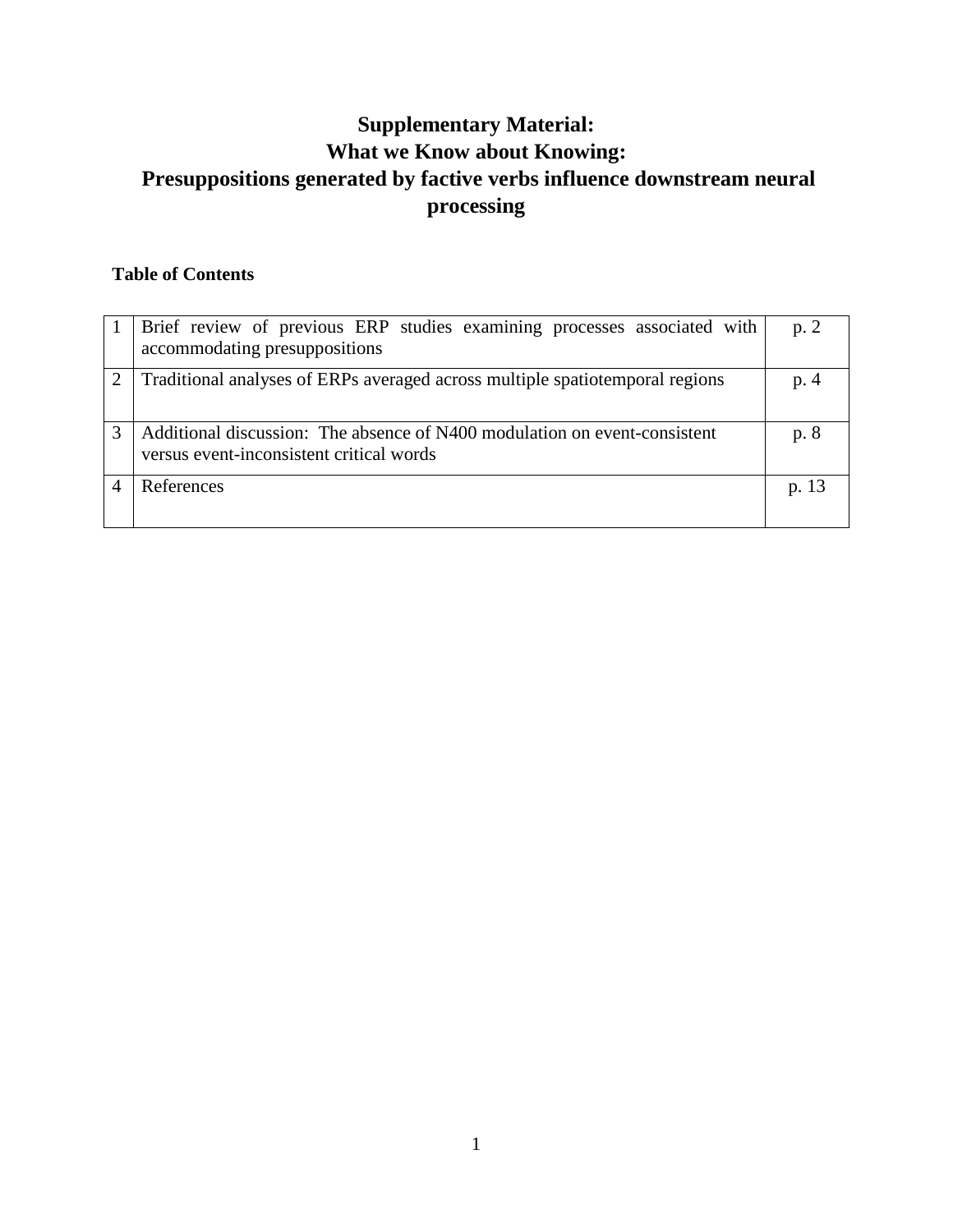# **1. Brief review of previous ERP studies examining processes associated with accommodating presuppositions**

In the present study, we were interested in the neural consequences of *violating* presuppositions. As discussed in the main text, when presuppositions are violated, the new input cannot be integrated into the comprehender's discourse model unless she revises this model by abandoning the original presupposition. In other cases, however, it may be possible to accommodate a presupposition, even if it is not immediately satisfied. There are several studies that have examined ERPs associated with the process of accommodating presuppositions. Most of these studies measured ERPs produced by definite noun-phrases (NP, e.g. "the girl"), which trigger the so-called *uniqueness presupposition* (see Heim, 1982) — the inference that the NP refers back to a unique referent in the previous context. In some of these studies, ERPs were time-locked to the determiner, which was presented separately from the noun (e.g. Kirsten et al., 2014; Anderson & Holcomb, 2005); in others, ERPs were time-locked to the definite noun-phrase, which was presented as a whole (Burkhardt, 2006; Domaneschi, Canal, Masia et al., 2018).

In these studies, the context either introduced a unique referent such that the presupposition was explicitly satisfied on the definite NP, or the context was manipulated in various different ways such that the presupposition could be accommodated. In some studies, the context introduced a group of possible referents and so the presupposition could be accommodated by selecting one of these referents (e.g. from Kirsten et al., 2014: "Antje visited Dusseldorf zoo yesterday and saw *some polar bears* in the bear enclosure. Antje noticed that the polar bear was very aggressive"; from Domaneschi, Canal, Masia et al., 2018: "In Paolo's office there are *many employees.* The office needs consultants for several branches of the activity. Due to overstaffing problems, about a month ago, the graphic designer was made redundant."). Some studies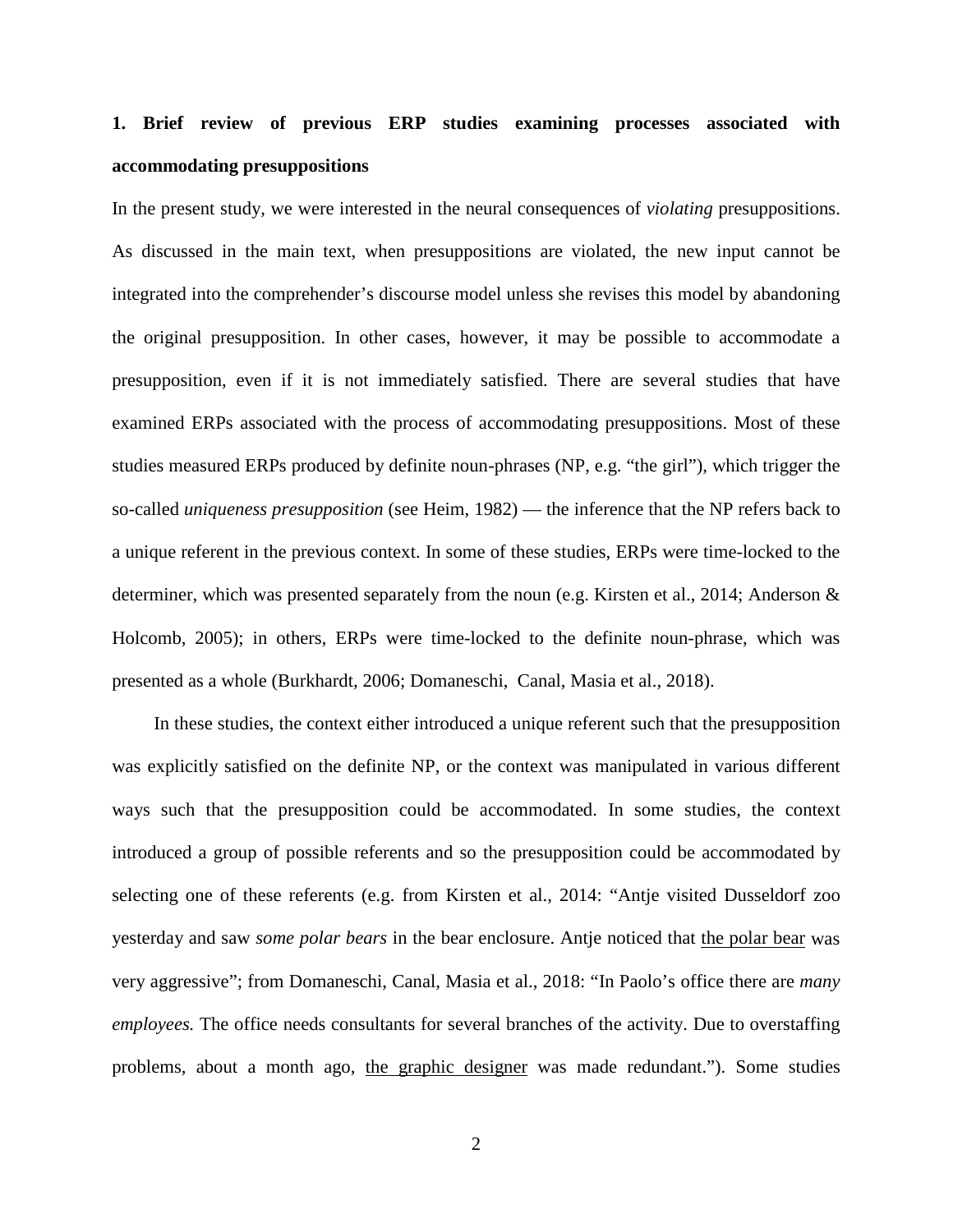included scenarios in which the context did not introduce any referents, and so, to accommodate the presupposition, comprehenders needed to infer new referents (e.g. from Burkhardt, 2006: "Tobias talked to Nina. He said that the conductor was very impressive."). Finally, Van Berkum et al. (1999, 2003) carried out a series of studies in which the context introduced two named referents of the same gender, and so, to accommodate the presupposition, the comprehender needed to temporarily restrict the domain reference to just one referent, with the assumption that the ambiguity in interpretation would later be resolved (e.g. "David had told *the two girls* to clean up their room before lunchtime. But one of the girls had stayed in bed all morning, and the other had been on the phone all the time. David told the girl that had been on the phone to hang up").

Various different ERP effects have been reported in association with these manipulations. First, several studies report modulation of the N400 on definite NPs, with a smaller N400 evoked when the presupposition was explicitly satisfied by the prior context than when the presupposition was accommodated (Anderson & Holcomb, 2005; Burkhardt, 2006; Domaneschi, Canal, Masia et al., 2018). These N400 findings, however, are difficult to interpret because explicit presupposition satisfaction is confounded with repetition priming on the NP (see Anderson & Holcomb, 2005, for discussion). Second, some studies report larger late positivities on definite NPs when the presupposition had to be accommodated than when it was explicitly satisfied. This was interpreted as reflecting the selection of a unique referent within the context (Domaneschi et al., 2018; Kirsten et al., 2014) or the retrieval of a novel referent from long-term memory (Burkhardt, 2006). Finally, the studies by Van Berkum et al. (1999, 2003) report a larger late anterior prolonged negativity on ambiguous definite NPs referring back to two possible referents versus one possible referent. This late anterior negativity effect may have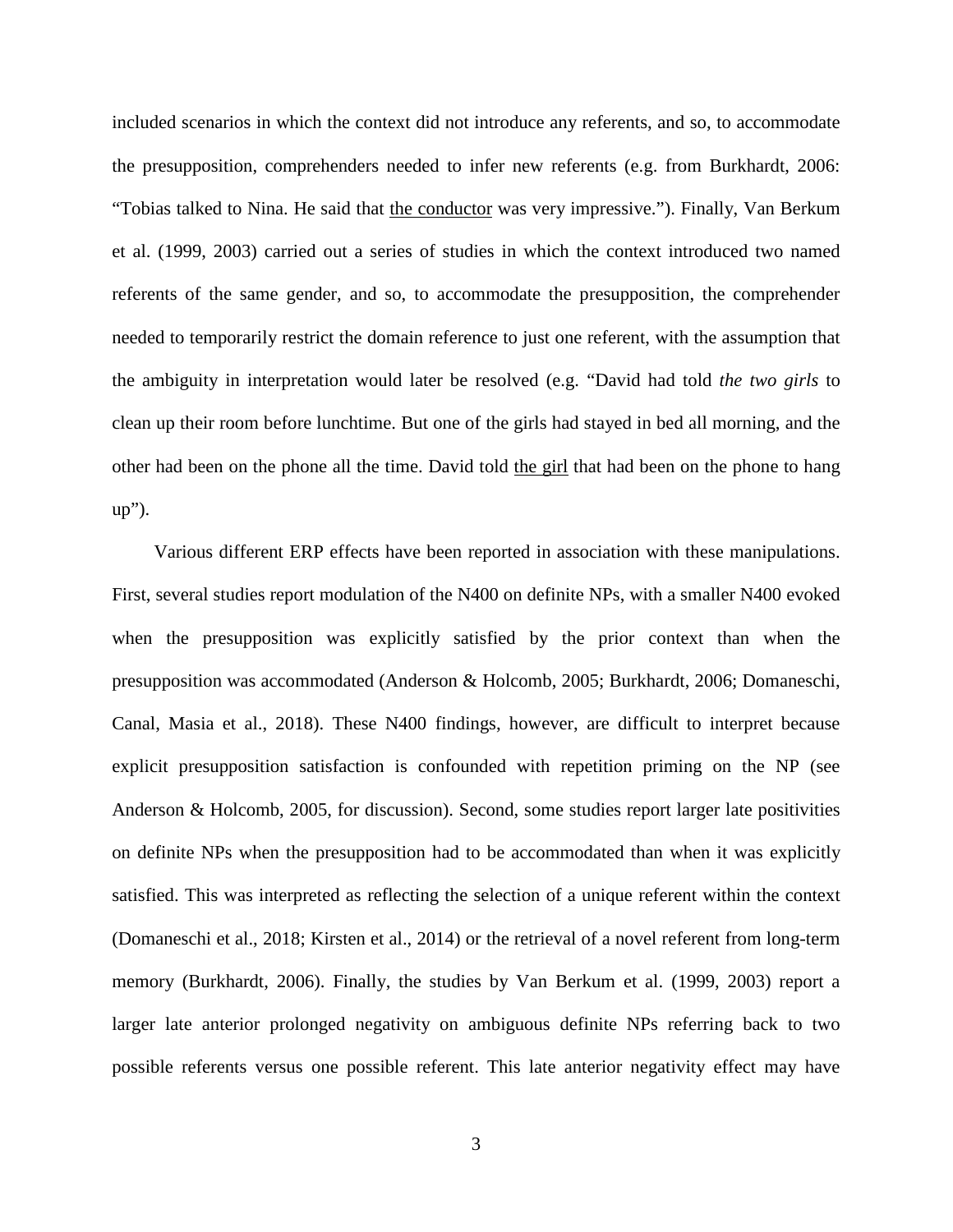reflected costs associated with maintaining the presupposition in working memory such that it could be accommodated by future inputs (see also Anderson & Holcomb, 2005). Interestingly, as noted in the Introduction, in a previous study of factive verbs, Ferretti et al. (2008, 2013) also reported a larger late negativity on words like "oranges" in factive than non-factive scenarios (e.g. "The coach determined (*versus* figured) that that it was oranges that…") when they followed events like "Ken and his brother ate some apples". It is possible that this too reflected similar working memory costs associated with accommodating the presupposition: in such scenarios, comprehenders could accommodate the presupposition if they assumed that the word, "oranges", served as the theme of an unstated future event (e.g. inferring that, despite the fact that Ken and his brother ate apples, they actually *wanted* to eat oranges).

### **2. Traditional analyses of ERPs averaged across multiple spatiotemporal regions**

In an early analysis of this dataset, following a more traditional approach to ERP analysis (e.g., in our lab, Delaney-Busch & Kuperberg, 2013; Fields & Kuperberg, 2015), we carried out an omnibus repeated-measures ANOVA, which we followed up with simple effects ANOVAs. In these analyses, the dependent variable was the average ERP evoked across pre-specified temporal windows within five separate 3-electrode spatial regions along the anterior-posterior axis of the scalp (see Figure S1). Spatial region was included as a within-subject independent variable, and any interactions between spatial region and the other factors were followed up in the individual spatial regions.

As recently discussed by Luck and Gaspelin (2017), however, this type of ANOVA approach creates multiple opportunities to detect effects in different spatial regions (potentially, a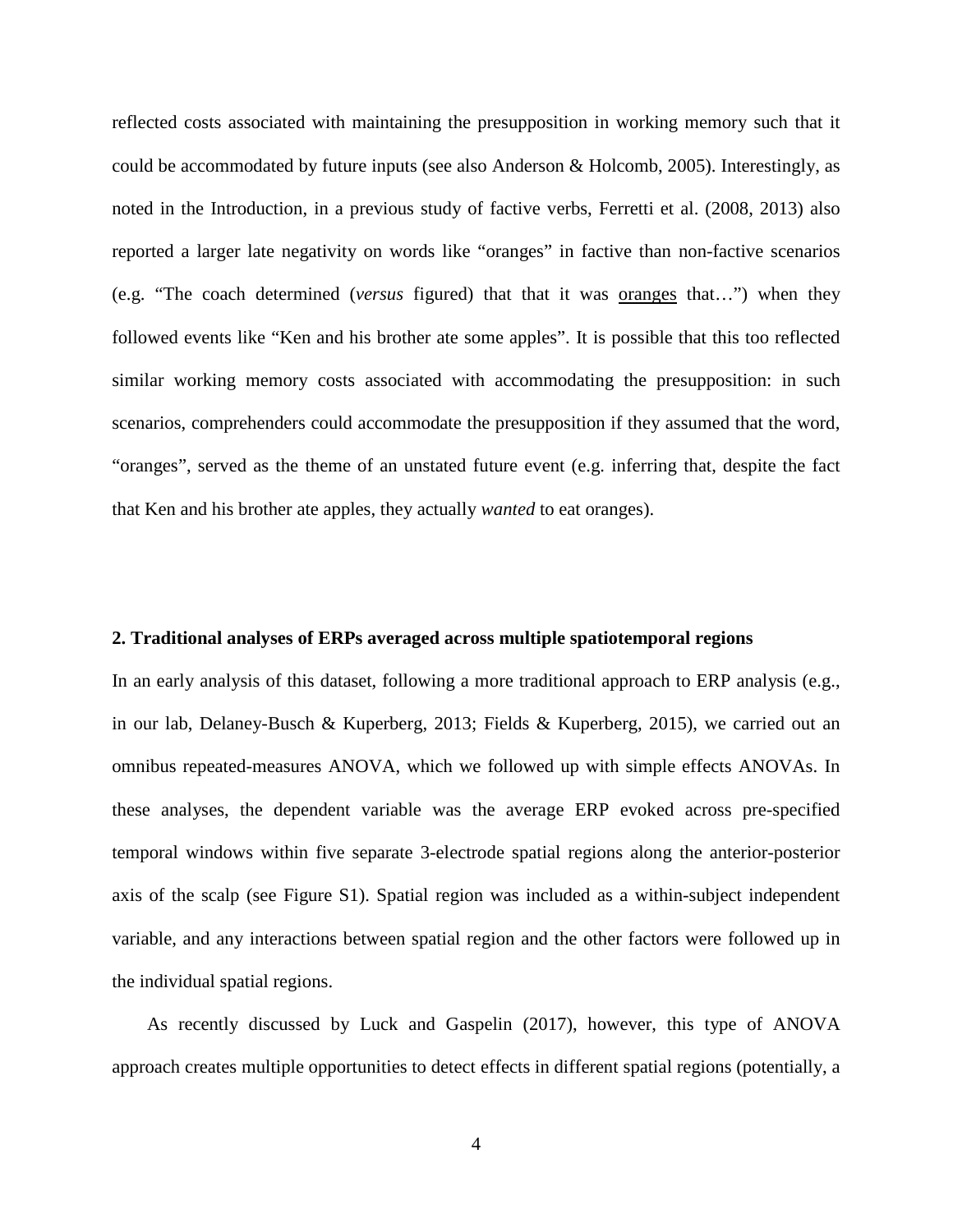main effect, interactions with Region and additional effects at each region), which increases Type I error. This is why we chose to reanalyze our data with a mass univariate approach, which does not have this problem (and, when used in combination with regions of interest, does not sacrifice power to detect effects see Fields & Kuperberg, 2018). However, for completeness, here we report the pattern of findings of our original ANOVA, together with follow-ups.



**Figure S1.** Scalp distribution of the regions used in the ANOVA analyses.

#### **Methods**

Three omnibus repeated measures ANOVAs were conducted in which the dependent variable was the ERP averaged across three time windows: 300-500ms, 500-700ms and 700-900ms (the same time-windows that we used for the mass univariate analyses reported in the main text). These ANOVAs included three within-participant variables: Verb factivity (two levels: factive and non-factive), Event consistency (two levels: consistent and inconsistent), and Region (five levels: prefrontal, frontal, central, parietal, and occipital, see Figure S1). Follow-up analyses were then conducted for the factive and non-factive scenarios separately, with Event consistency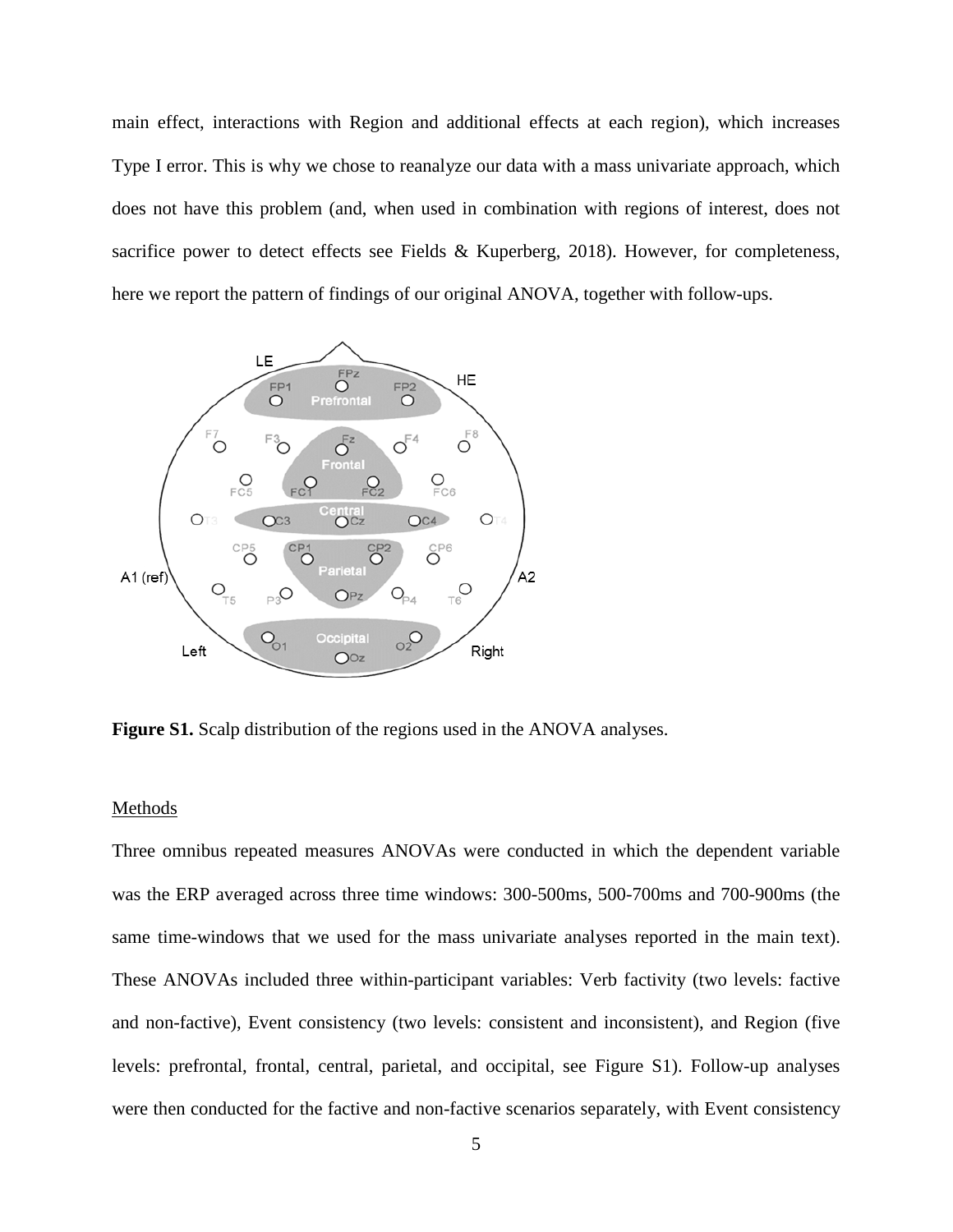and Region as within-subject variables. Significant interactions between Event consistency and Region were further followed up by testing the effects of Event consistency within each region. In all analyses, the Greenhouse and Geisser (1959) correction was applied to repeated measures with more than one degree of freedom, and a significance level of alpha = .05 was used for all comparisons.

#### **Results**

*500-700ms.* The omnibus ANOVA revealed a significant three-way interaction between Verb factivity, Event consistency and Region  $(F(4, 92) = 4.25, p = .028)$ . To follow up this interaction, we carried out follow-up ANOVAs comparing the effects of Event consistency within each region in the factive and non-factive scenarios separately. In the factive scenarios, event inconsistent critical words evoked a larger positivity than event consistent critical words in the parietal region (F(1, 23) = 7.1,  $p = .014$ ) and the occipital region (F(1, 23) = 4.73,  $p = .04$ ) — that is, a larger late posterior positivity/P600. In the non-factive scenarios, no effects of Event consistency were seen in any region (Fs  $< 0.72, p > 0.4$ ).

*700-900ms.* The omnibus ANOVA revealed a main effect of Event Consistency (F(1, 23) = 5.30,  $p = .031$ ), which reflected larger widely distributed positivity on event inconsistent than consistent critical words, regardless of verb factivity. There was no main effect of Verb factivity, and no interaction involving these two factors (all  $Fs < 1.3, ps > .27$ ).

*300-500ms.* The omnibus ANOVA revealed a significant three-way interaction between Verb factivity, Event consistency and Region  $(F(4, 92) = 3.66, p = .035)$ . No other effects were found. We carried out follow-up ANOVAs examining the effects of Event consistency within each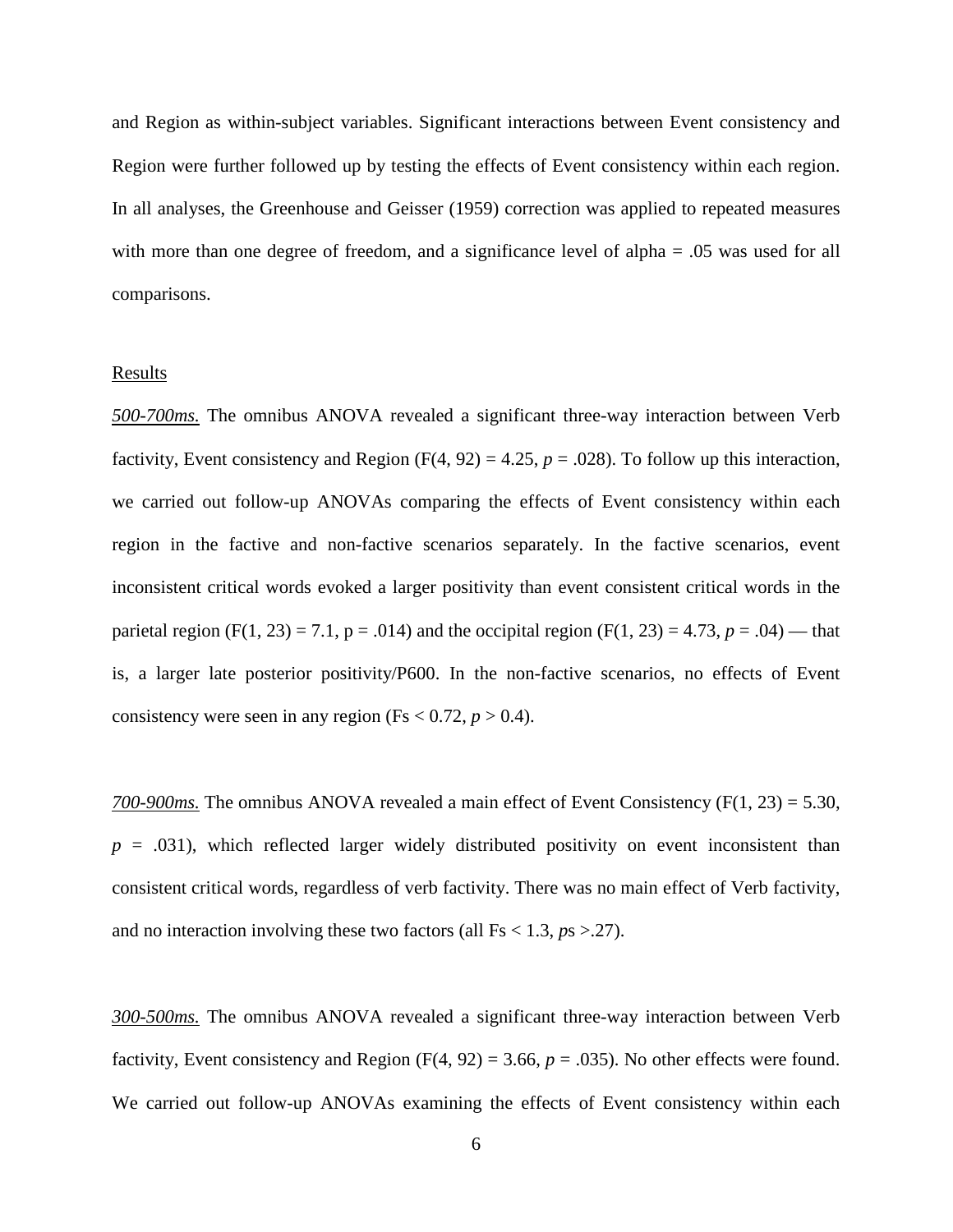region in the factive and the non-factive scenarios separately. In the factive scenarios, no effects were significant in any regions (Fs  $<$  1.25,  $p > 0.27$ ). In the non-factive scenarios, there were effects of event consistency that approached significance in frontal  $(F(1, 23) = 3.98, p = .058)$ and central  $(F(1, 23) = 4, p = .057)$  regions. As illustrated in Figure S2 (which shows this contrast at each 100ms time window), these effects appear to be driven by a more positive waveform on inconsistent than consistent critical words in the non-factive scenarios.

### **Discussion**

The results of these ANOVA analyses revealed the same pattern of findings as the mass univariate analyses reported in the main manuscript: no significant effect of Event consistency on the centro-parietally distributed N400 component evoked by critical words in either the factive or the non-factive scenarios; a significant effect of event consistency on the posteriorly distributed late posterior positivity/P600 between 500-700ms in the factive scenarios but not in the non-factive scenarios, and a main effect of Event consistency in the 700-900ms time window.

In the non-factive scenarios, we also saw marginal effects of Event consistency between 300-500ms over frontal and central regions. This appeared to be driven by a larger frontal positivity in the non-factive scenarios on event inconsistent than event consistent critical words (see Figure S2). We are hesitant to interpret this effect given that it did not reach significance in either of these regions, even at a very liberal threshold of  $p = 0.05$ , which did not account for multiple comparisons (see Luck and Gaspelin, 2017). We also saw no evidence of a significant positivity effect when we carried out a post-hoc mass univariate analysis over frontal regions. Nonetheless, it will be interesting to see if an anterior positivity effect is reliably produced in future studies using similar designs with more power. This is because there are some previous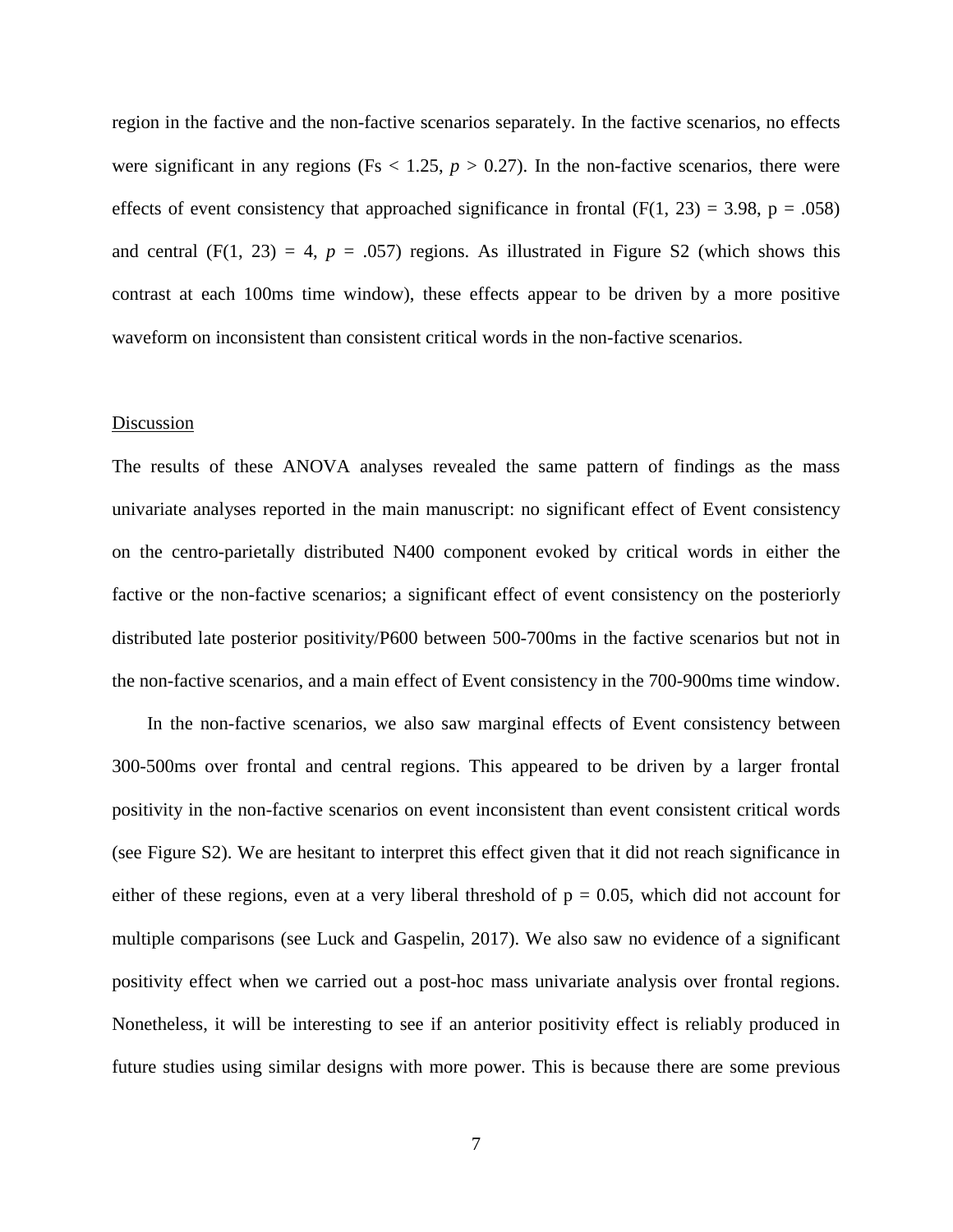reports of anterior positivity effects, beginning within the N400 time window and sometimes extending into later time windows, on unpredicted critical words in plausible scenarios. Such anterior positivity effects are classically evoked by plausible words that violate strong lexical predictions in highly constraining contexts (DeLong, Urbach, Groppe & Kutas, 2011; Federmeier, Wlotko, De Ochoa-Dewald & Kutas, 2007; Van Petten & Luka, 2012)). However, they can also sometimes be evoked by plausible words in less lexically constraining contexts, like in the present study (e.g. Thornhill & Van Petten, 2012), perhaps when such words provide new information that triggers comprehenders to update their discourse model.



**Figure S2.** Effects of event consistency in the factive and non-factive scenarios at each 100ms time window. Mean voltage differences are shown. No effects reached significance within the 300-500ms time window (see text).

## **3. Additional Discussion: The absence of N400 modulation on event consistent versus event**

## **inconsistent critical words**

In the present study, our main focus with regard to the N400 was whether or not there was an interaction between Verb factivity and Event consistency. As discussed in the main text, we saw no evidence of such an interaction. Indeed, we also saw no main effect of Event consistency on the N400. This was also the case when we examined the factive and non-factive scenarios separately. We discuss this latter finding here.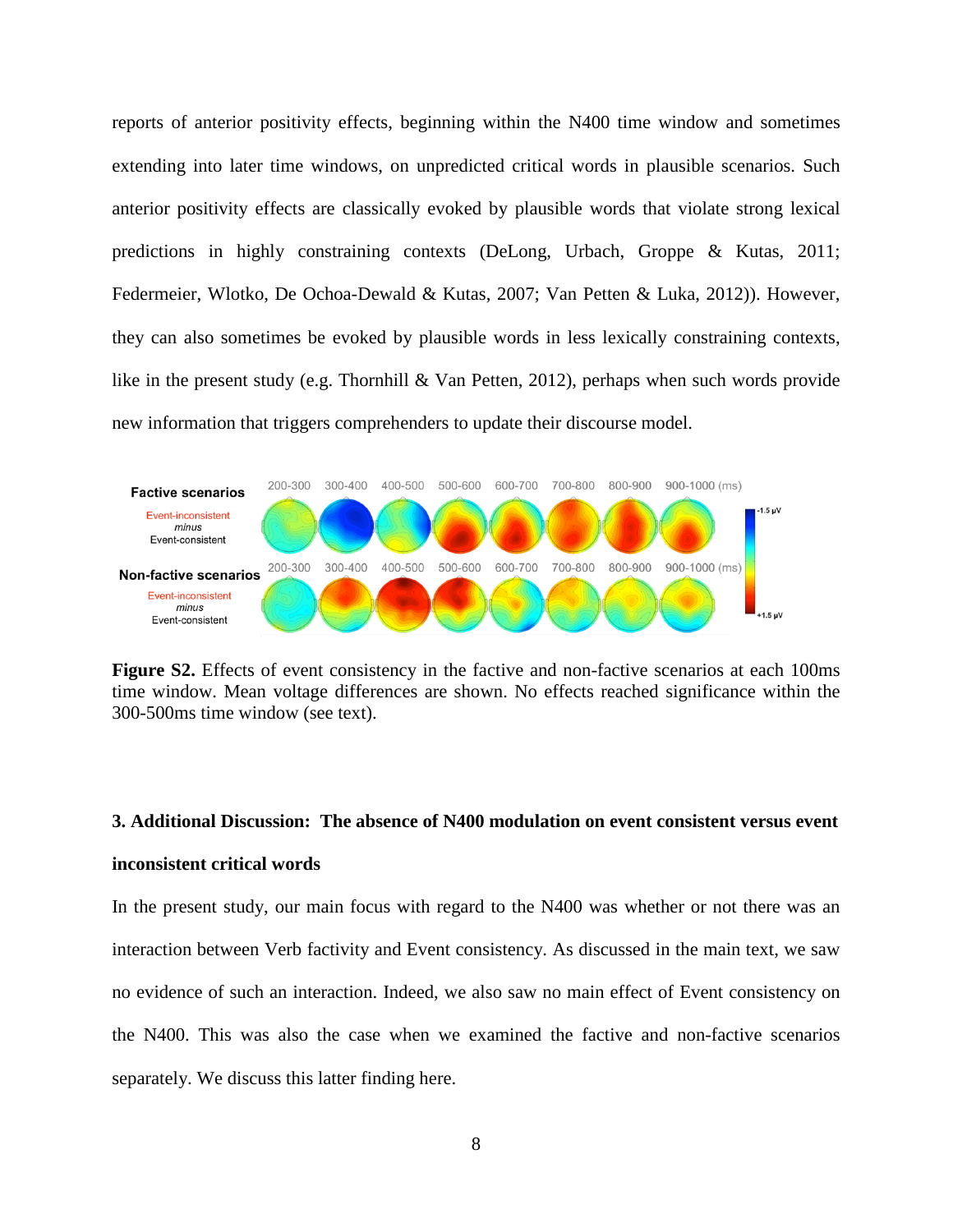The absence of N400 modulation on words that are inconsistent versus consistent with their preceding context is not unusual. Although modulation on the N400 was first reported in response to words that were inconsistent versus consistent with their preceding sentential (Kutas & Hillyard, 1980) or discourse (van Berkum, Hagoort & Brown, 1999) contexts, and although the amplitude of the N400 often patterns with plausibility/coherence ratings and/or off-line measures of predictability like cloze probability, this is by no means always the case (for reviews, see Kuperberg, 2007 and Kuperberg, 2016). There are two broad sets of reasons why one may not see N400 modulation in comparing contextually consistent and inconsistent critical words: (A) no difference in semantic facilitation on contextually consistent versus inconsistent critical words; (B) a larger overlapping late positivity on contextually inconsistent than contextually consistent critical words.

# A) No difference in semantic facilitation on contextually consistent versus inconsistent critical words.

*(i) The related anomaly effect:* A highly lexically constraining context can lead comprehenders to predict a specific upcoming word. This, in turn, can pre-activate semantic information within long-term semantic memory and 'prime' a semantically related critical word, even if it is incongruous with the context. This can lead to a partial attenuation of the N400 on contextually inconsistent critical words that are semantically related to a predicted word — the so-called 'related anomaly effect' (Federmeier & Kutas, 1999). In the present study, this is unlikely to explain the absence of N400 modulation on the event consistent versus inconsistent critical words (in either the factive or the non-factive scenarios). This is because the related anomaly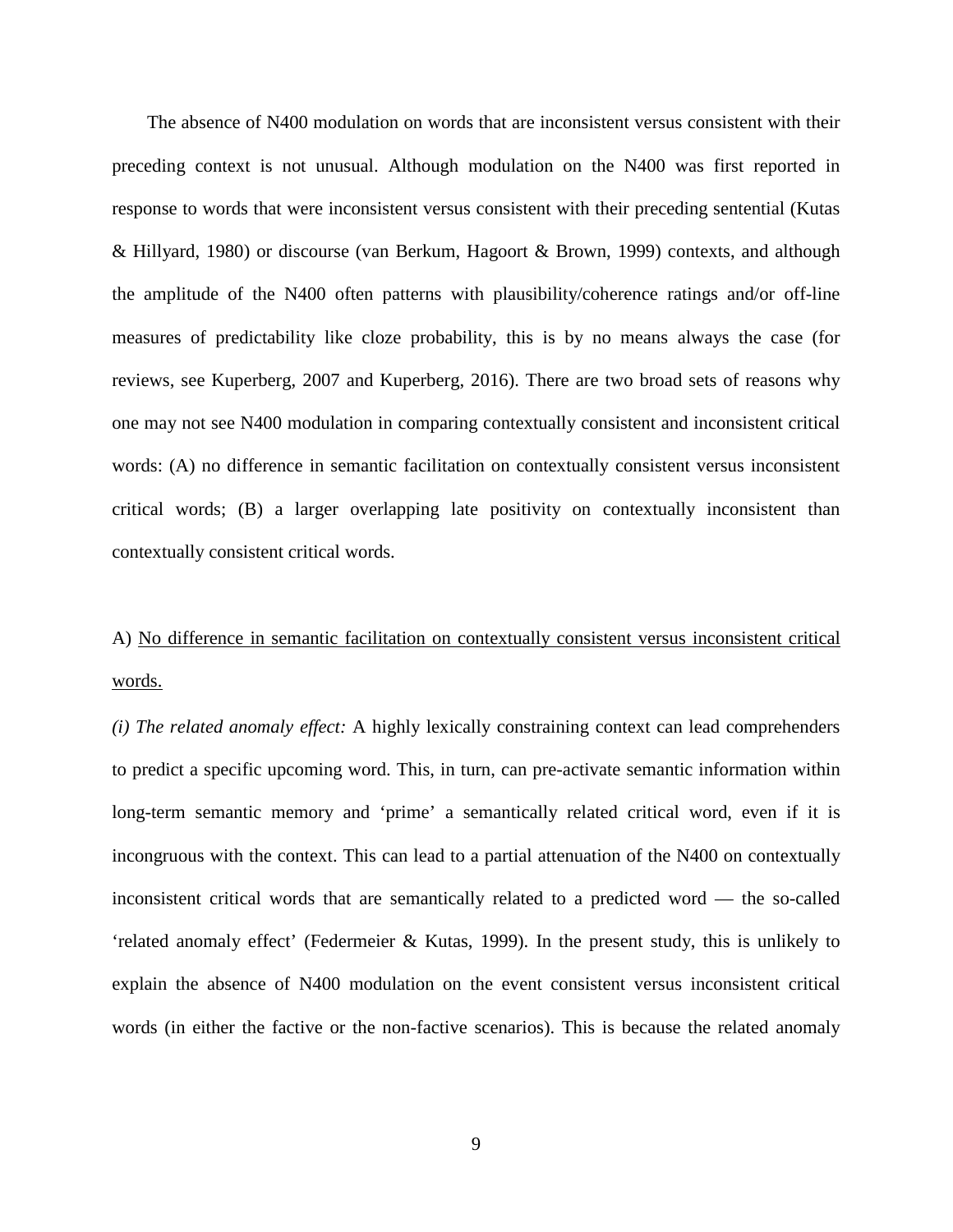effect is only seen following very highly constraining contexts and not in medium-constraining contexts (Federmeier & Kutas, 1999), like those used in the present study.

*(ii) A locally constraining context:* A locally highly constraining context can sometimes lead to semantic facilitation on critical words, and a partial attenuation of the N400, even if such words are inconsistent with the global context (e.g. from Boudewyn, Long & Swaab, 2015: "Frank was throwing a birthday party, and he had made the dessert from scratch. After everyone sang, he sliced up some healthy and tasty veggies..."). This also cannot explain the pattern of N400 findings in the present study: even though there were some event inconsistent items that had greater-than-zero cloze probabilities, when we excluded these items and re-analyzed the data with only zero-cloze event inconsistent items, the results were the same: the N400 was still just as small on event inconsistent as on event consistent critical words.

### *(iii) No differential pre-activation of upcoming specific events over and above broad schema:*

If broad schema-based semantic relationships are matched across conditions (e.g. using measures such as Latent Semantic Analysis, Landauer & Dumais, 1997; Landauer et al., 1998), and incoming event inconsistent critical words are consistent with these broad schema-based relationships, then one can sometimes fail to see semantic facilitation on contextually consistent than contextually inconsistent critical words. In these situations, whether or not one sees differential modulation on the N400 depends on whether, during comprehension, participants are able to *further* pre-activate specific upcoming specific events, over and above broad schema, before the semantic properties of an incoming critical word become available from the bottomup input (e.g. Paczynski & Kuperberg, 2012; Xiang & Kuperberg, 2015; see Kuperberg, 2016 for a recent discussion). This, in turn, can depend on many different factors within the context that can influence the time it takes to predict upcoming specific events. This includes syntactic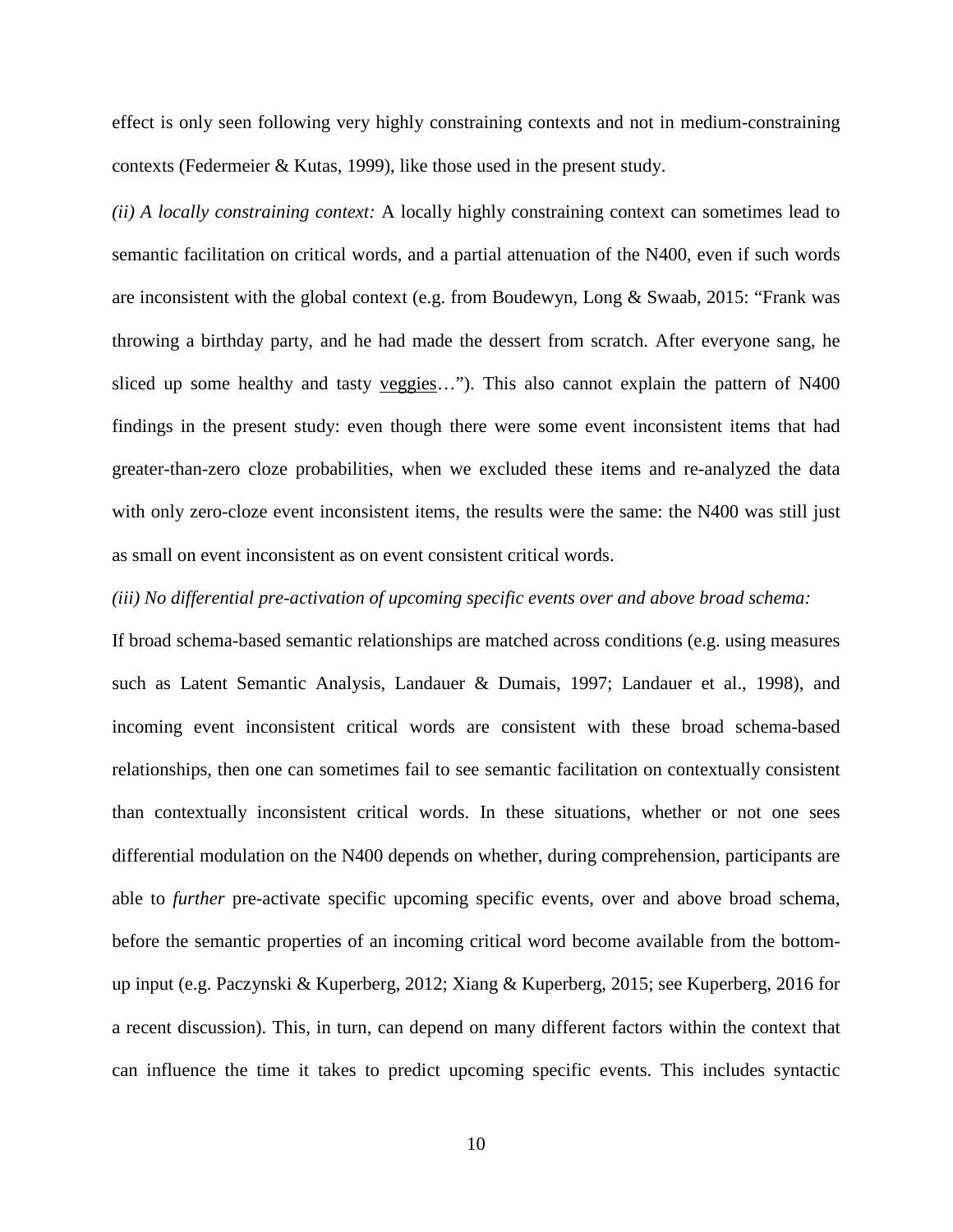complexity (e.g. Kolk, Chwilla, van Herten & Oor, 2003), the distance between a verb and its arguments (e.g. Chow, Lau, Wang & Phillips, 2018), the presence of a negation operator (e.g. Nieuwland & Kuperberg, 2008, the absence of strong pragmatic communicative cues (e.g. Xiang & Kuperberg, 2015), the rate at which the input unfolds (e.g. Camblin, Ledoux, Boudewyn, Gordon & Swaab, 2007; Ludtke, Friedrich, De Filippis, & Kaup, 2008), and individual differences (e.g. Nakano, Saron & Swaab, 20[1](#page-10-0)0, Kim, Oines & Miyake, 2017).<sup>1</sup>

In the present study, we suggest that in the event consistent scenarios, none of these factors led comprehenders to enhance the pre-activation of semantic features associated with upcoming specific events over and above features that were pre-activated by broad general schema in the event inconsistent scenarios.

# B) Component overlap from a larger late positivity to event inconsistent than event consistent critical words

A second set of reasons why the amplitude of the N400 can sometimes appear to be just as small on contextually inconsistent as on contextually consistent critical words relates to the early onset of a larger late positive-going waveform on contextually inconsistent than contextually consistent critical words (e.g. Kuperberg, Sitnikova, Caplan & Holcomb, 2003; Kuperberg, 2007). If such a late positivity begins within the N400 time window, and its scalp distribution

<span id="page-10-0"></span><sup>&</sup>lt;sup>1</sup> Nieuwland and Kuperberg (2008) showed that, in negated sentences, modulation on the N400 can depend on whether or not a sentence is pragmatically licensed. In the present study, the scenarios were not negated. However, because one of our reviewers speculated that some of these scenarios may have been pragmatically unlicensed, we gave 13 Tufts undergraduate students the event consistent scenarios (with factive and non-factive versions counterbalanced across the two lists), and we asked them to identify any scenario that seemed odd or unnatural. We interspersed these scenarios with eight probe scenarios that were purposefully pragmatically odd (adapted from the pragmatically odd sentences used in previous studies by Nieuwland & Kuperberg, 2008; Nieuwland, Ditman, & Kuperberg, 2010). Less than 0.1% of our scenarios were judged by at least three people as being odd or unnatural (0.03% of the factive scenarios and 0.08% of the non-factive scenarios). In contrast, all eight of the pragmatically odd probe scenarios were judged as odd by at least three people. When we re-analyzed our data excluding any scenario in which either the factive and/or the non-factive version was judged as odd by at least three raters, we found the same pattern of findings on both the N400 and the late posterior positivity/P600.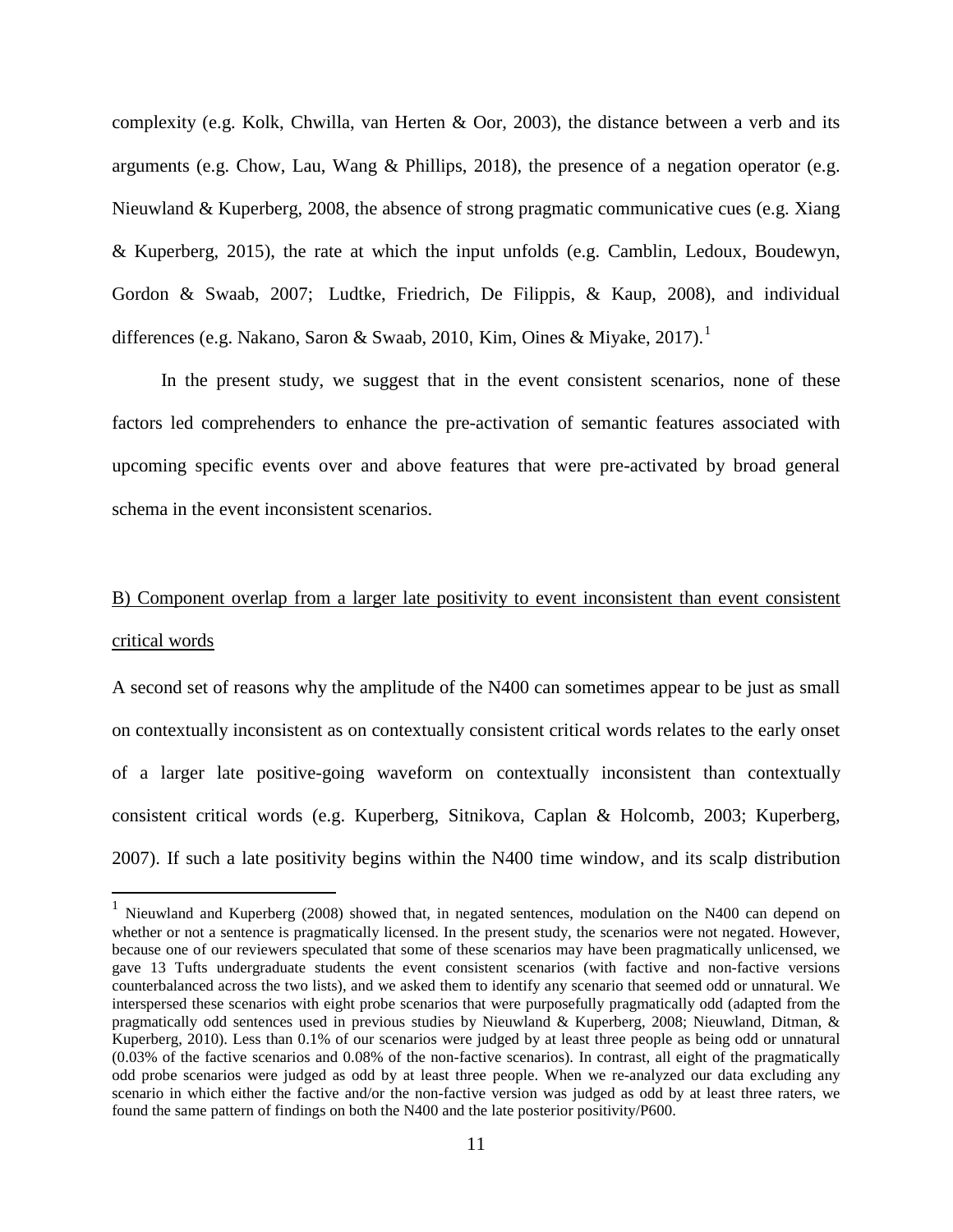overlaps with that of the N400, then, even if contextually inconsistent critical words produced a large amplitude N400, this would not be detectable on the scalp surface because of spatiotemporal component overlap. Alternatively, the neurocognitive mechanisms reflected by the positivity effect might 'switch off' deep semantic processing of incoming words reflected by the N400 (e.g. Kuperberg, Sitnikova, Caplan & Holcomb, 2003; see also Delaney-Busch & Kuperberg, 2013; Lotze, Tune, Schlesewsky & Bornkessel-Schlesewsky, 2011).

Both these reasons could account for the absence of an effect of event consistency on the N400 in the present study. In the factive scenarios, the larger late posterior positivity/P600 on the event inconsistent critical words may well have started within the N400 time window. Although the non-factive event inconsistent critical words did not evoke a late posterior positivity/P600, they did appear to evoke a larger *anteriorly* distributed positivity between 300-500ms (although this was not statistically significant, see Section 2 above). Thus, in both the factive and the nonfactive scenarios, positive-going waveforms may have obscured the appearance of an N400 effect on the scalp surface and/or 'switched off' deep semantic processing of the critical word.

While this study cannot disentangle these two possibilities, both accounts imply that the retrieval of semantic features associated with incoming words (as reflected by the N400) occurs in parallel with attempts to integrate the incoming word into its wider discourse context (as reflected by the late positivities).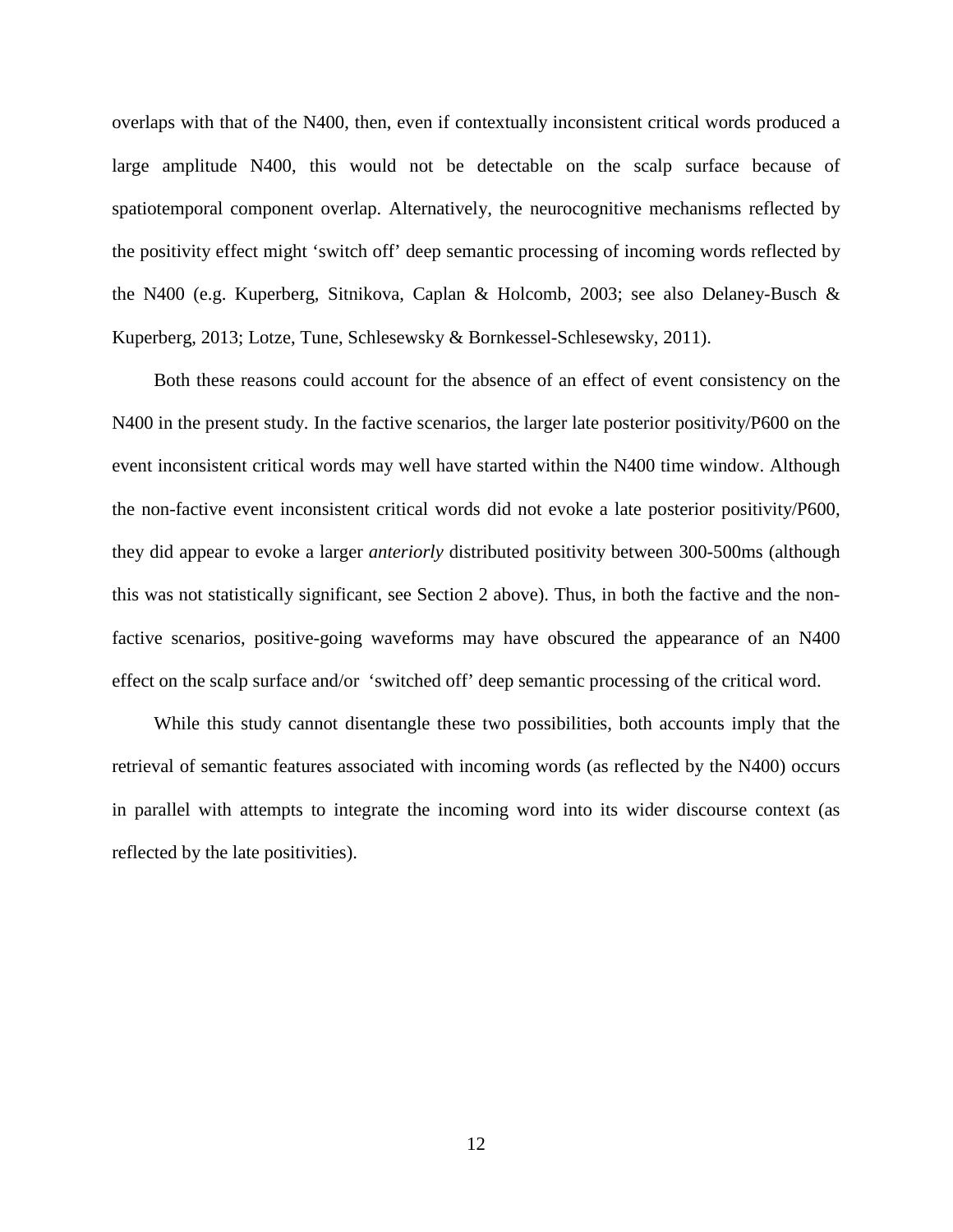### **4. References**

- Anderson, J. E., & Holcomb, P. J. (2005). An electrophysiological investigation of the effects of coreference on word repetition and synonymy. *Brain and Language, 94*, 200-216.
- Boudewyn, M. A., Long, D. L., & Swaab, T. Y. (2015). Graded expectations: Predictive processing and the adjustment of expectations during spoken language comprehension. *Cognitive, Affective, & Behavioral Neuroscience, 15*(3), 607-624.
- Burkhardt, P. (2006). Inferential bridging relations reveal distinct neural mechanisms: Evidence from event-related brain potentials. *Brain and Language, 98*(2), 159-168.
- Chow, W.-Y., Lau, E., Wang, S., & Phillips, C. (2018). Wait a second! delayed impact of argument roles on on-line verb prediction. *Language, Cognition and Neuroscience, 33*(7), 803-828. doi:10.1080/23273798.2018.1427878
- Delaney-Busch, N., & Kuperberg, G. (2013). Friendly drug-dealers and terrifying puppies: affective primacy can attenuate the N400 effect in emotional discourse contexts. *Cognitive, Affective, & Behavioral Neuroscience, 13*(3), 473-490. doi:10.3758/s13415- 013-0159-5
- DeLong, K. A., Urbach, T. P., Groppe, D. M., & Kutas, M. (2011). Overlapping dual ERP responses to low cloze probability sentence continuations. *Psychophysiology, 48*(9), 1203-1207. doi:10.1111/j.1469-8986.2011.01199.x
- Domaneschi, F., Canal, P., Masia, V., Lombardi Vallauri, E., & Bambini, V. (2018). N400 and P600 modulation in presupposition accommodation: The effect of different trigger types. *Journal of Neurolinguistics, 45*, 13-35. doi:10.1016/j.jneuroling.2017.08.002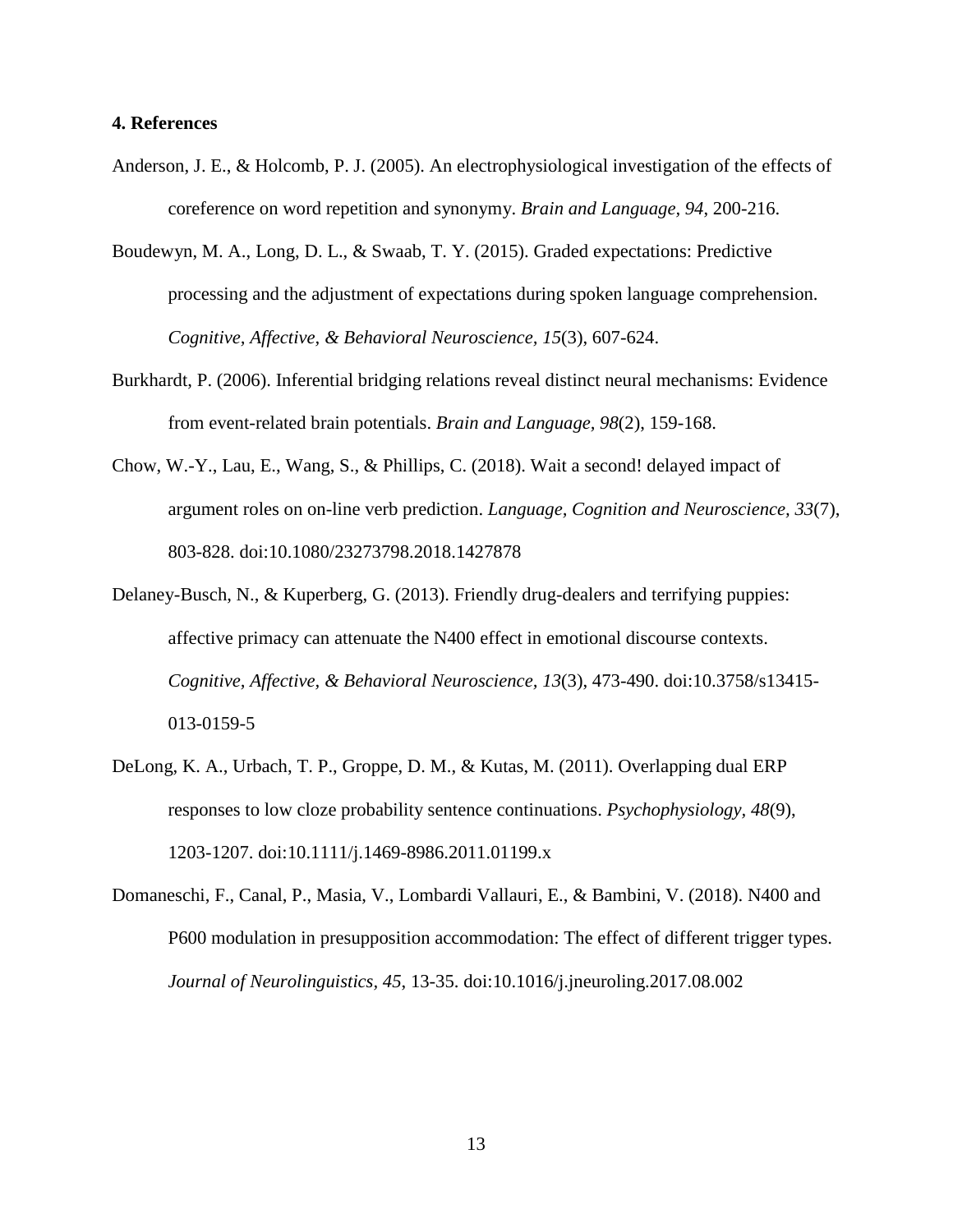- Federmeier, K. D., & Kutas, M. (1999). A rose by any other name: Long-term memory structure and sentence processing. *Journal of Memory and Language, 41*(4), 469-495. doi:10.1006/Jmla.1999.2660
- Federmeier, K. D., Wlotko, E. W., De Ochoa-Dewald, E., & Kutas, M. (2007). Multiple effects of sentential constraint on word processing. *Brain Research, 1146*, 75-84. doi:10.1016/j.brainres.2006.06.101
- Ferretti, T. R., Singer, M., & Harwood, J. (2013). Processes of discourse integration: evidence from event-related brain potentials. *Discourse Processes, 50*(3), 165-186.
- Ferretti, T. R., Singer, M., & Patterson, C. (2008). Electrophysiological evidence for the timecourse of verifying text ideas. *Cognition, 108*(3), 881-888. doi:10.1016/j.cognition.2008.06.002
- Fields, E. C., & Kuperberg, G. R. (2015). Loving yourself more than your neighbor: ERPs reveal online effects of a self-positivity bias. *Social Cognitive and Affective Neuroscience, 10*(9), 1202-1209. doi:10.1093/scan/nsv004
- Fields, E. C., & Kuperberg, G. R. (2018). Having your cake and eating it too: Flexibility and power with mass univariate statistics for ERP data. *PsyArXiv preprint*. doi:10.31234/osf.io/qfkgc
- Greenhouse, S. W., & Geisser, S. (1959). On methods in the analysis of profile data. *Psychometrika, 24*(2), 95-112.
- Heim, I. (1982). *The semantics of definite and indefinite noun phrases.* (Doctor of Philosophy), University of Massachusetts, Amherst, MA.
- Kim, A. E., Oines, L., & Miyake, A. (2018). Individual differences in verbal working memory underlie a tradeoff between semantic and structural processing difficulty during language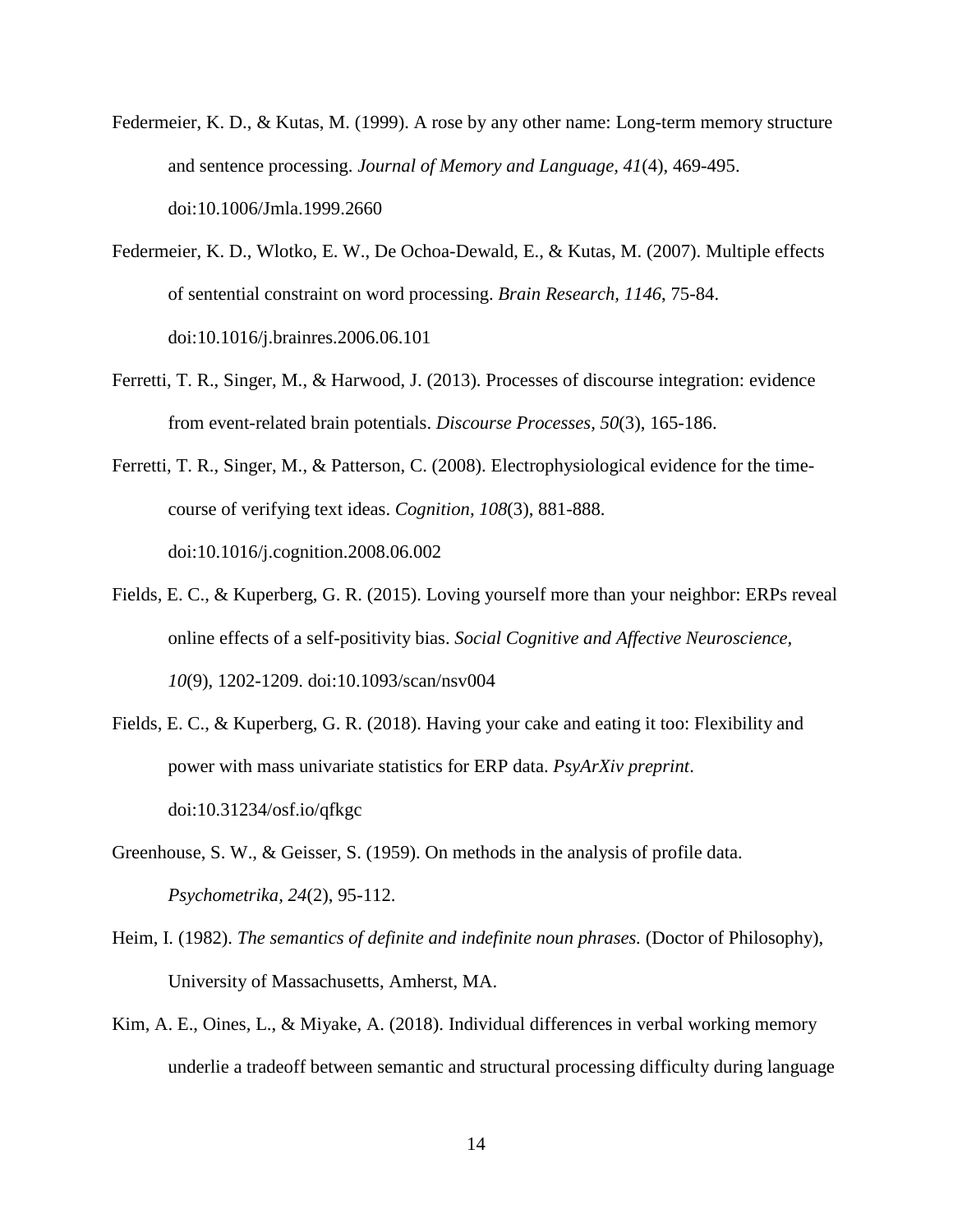comprehension: An ERP investigation. *Journal of Experimental Psychology: Learning, Memory and Cognition, 44*(3), 406-420. doi:10.1037/xlm0000457

- Kirsten, M., Tiemann, S., Seibold, V., Hertrich, I., Beck, S., & Rolke, B. (2014). When the polar bear encounters many polar bears: event-related potential context effects evoked by uniqueness failure. *Language, Cognition and Neuroscience, 29*(9), 1147-1162.
- Kolk, H. H. J., Chwilla, D. J., van Herten, M., & Oor, P. J. (2003). Structure and limited capacity in verbal working memory: A study with event-related potentials. *Brain Lang, 85*(1), 1- 36. doi:10.1016/S0093-934X(02)00548-5
- Kuperberg, G. R. (2007). Neural mechanisms of language comprehension: Challenges to syntax. *Brain Research, 1146*, 23-49. doi:10.1016/j.brainres.2006.12.063
- Kuperberg, G. R. (2016). Separate streams or probabilistic inference? What the N400 can tell us about the comprehension of events. *Language, Cognition and Neuroscience, 31*(5), 602- 616.
- Kuperberg, G. R., Sitnikova, T., Caplan, D., & Holcomb, P. J. (2003). Electrophysiological distinctions in processing conceptual relationships within simple sentences. *Cognitive Brain Research, 17*(1), 117-129. doi:10.1016/S0926-6410(03)00086-7
- Kutas, M., & Hillyard, S. A. (1980). Reading senseless sentences: brain potentials reflect semantic incongruity. *Science, 207*(4427), 203-205. doi:10.1126/science.7350657
- Landauer, T. K., & Dumais, S. T. (1997). A solution to Plato's problem: The Latent Semantic Analysis theory of acquisition, induction, and representation of knowledge. *Psychol Rev, 104*(2), 211-240. doi:10.1037/0033-295x.104.2.211
- Landauer, T. K., Foltz, P. W., & Laham, D. (1998). An introduction to Latent Semantic Analysis. *Discourse Process, 25*(2-3), 259-284. doi:10.1080/01638539809545028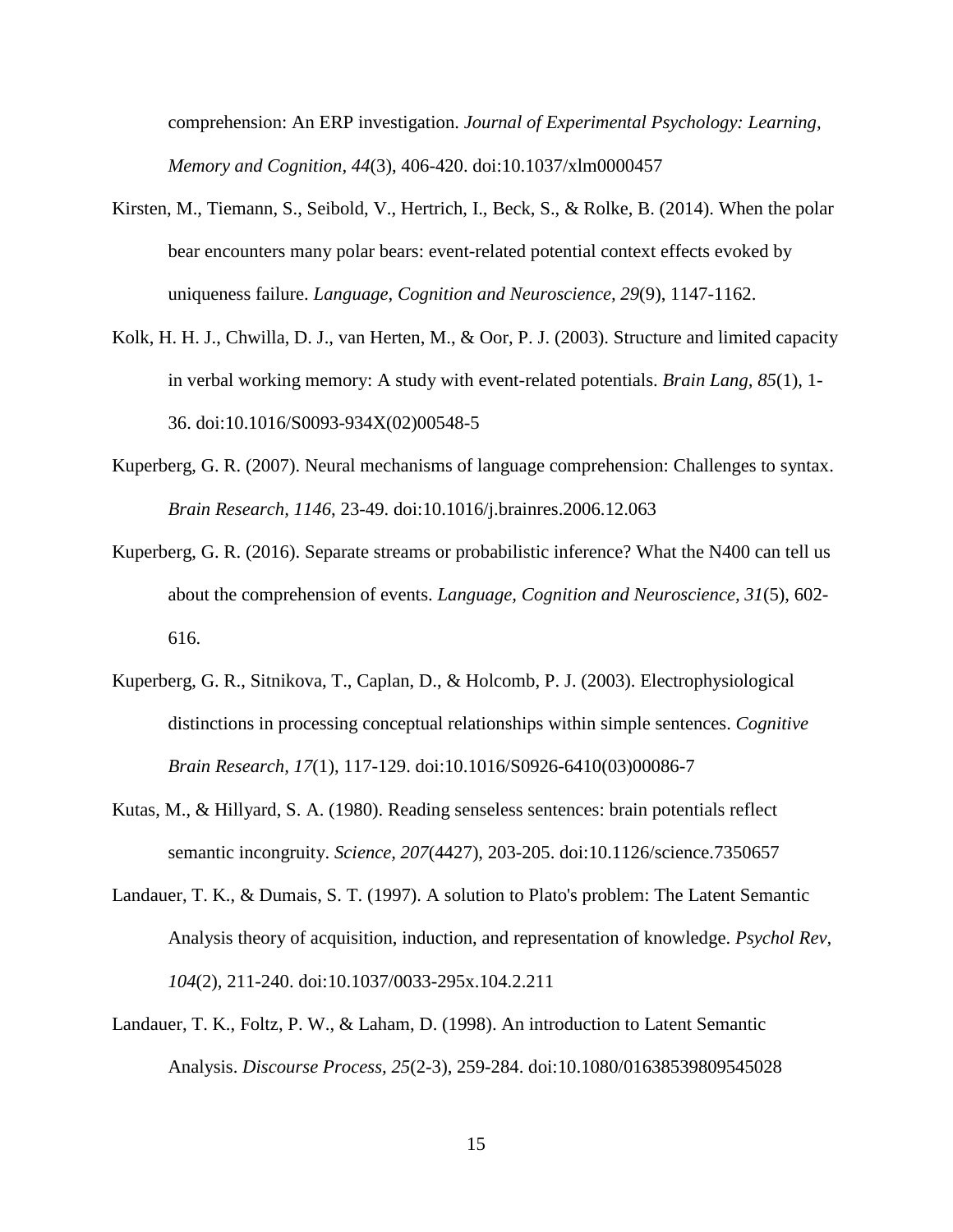- Lotze, N., Tune, S., Schlesewsky, M., & Bornkessel-Schlesewsky, I. (2011). Meaningful physical changes mediate lexical-semantic integration: top-down and form-based bottomup information sources interact in the N400. *Neuropsychologia, 49*(13), 3573-3582. doi:10.1016/j.neuropsychologia.2011.09.009
- Luck, S. J., & Gaspelin, N. (2017). How to get statistically significant effects in any ERP experiment (and why you shouldn't). *Psychophysiology, 54*(1), 146-157.
- Nakano, H., Saron, C., & Swaab, T. Y. (2010). Speech and span: working memory capacity impacts the use of animacy but not of world knowledge during spoken sentence comprehension. *Journal of Cognitive Neuroscience, 22*(12), 2886-2898. doi:10.1162/jocn.2009.21400
- Nieuwland, M. S., Ditman, T., & Kuperberg, G. R. (2010). On the incrementality of pragmatic processing: An ERP investigation of informativeness and pragmatic abilities. *Journal of Memory and Language, 63*(3), 324-346. doi:10.1016/j.jml.2010.06.005
- Nieuwland, M. S., & Kuperberg, G. R. (2008). When the truth is not too hard to handle: an event-related potential study on the pragmatics of negation. *Psychological Science, 19*(12), 1213-1218. doi:10.1111/j.1467-9280.2008.02226.x
- Paczynski, M., & Kuperberg, G. R. (2012). Multiple influences of semantic memory on sentence processing: Distinct effects of semantic relatedness on violations of real-world event/state knowledge and animacy selection restrictions. *Journal of Memory and Language, 67*(4), 426-448. doi:10.1016/j.jml.2012.07.003
- Thornhill, D. E., & Van Petten, C. (2012). Lexical versus conceptual anticipation during sentence processing: frontal positivity and N400 ERP components. *International Journal of Psychophysiology, 83*(3), 382-392. doi:10.1016/j.ijpsycho.2011.12.007